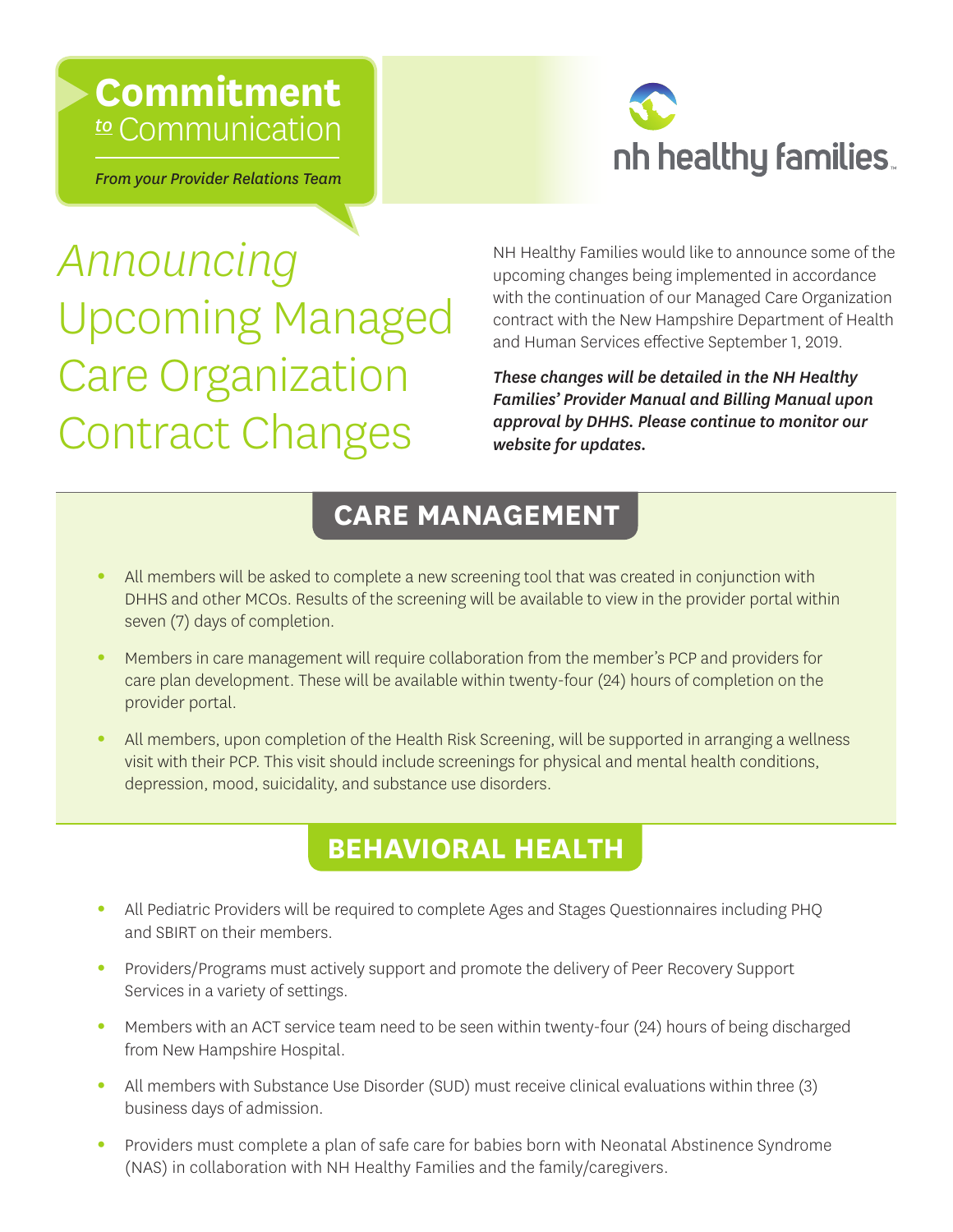### **BEHAVIORAL HEALTH, CONT.**

- If NH Healthy Families is unable to make contact with a member related to SUD within three (3) business days, NH Healthy Families will request the treating provider to make contact with the member within twenty-four (24) hours.
- NH Healthy Families will provide free online training for providers to qualify for the waiver to prescribe buprenorphine.
- Please be on the lookout for exciting new and informative courses related to Behavioral Health!

## **CLAIMS**

- Secondary UB-04 claims with dates of service September 1, 2019, and after will be reimbursed at the member's responsibility regardless of the Medicaid allowed amount.
- Claims billed with dates of services September 1, 2019, and after will be subject to one hundred and twenty (120) days timely fling deadline.

#### **PROVIDER RELATIONS**

- There will be revised access standards for PCPs, Specialists, Mental Health, and Substance Use Disorder providers.
- Please be on the lookout for forthcoming opportunities for training!

### **PHARMACY**

**•** Efective September 1, 2019, NH Healthy Families will be moving towards a Uniform Preferred Drug List (PDL) that aligns with DHHS and other MCOs.

### **GRIEVANCES AND APPEALS**

#### *Member Grievances:*

**•** A member grievance resolution may be extended by up to fourteen (14) calendar days if the member requests the extension, or if we determine there is need for additional information and that the delay is in the member's interest.

#### *Member Appeals:*

- Oral appeal requests will be handled as appeals and they will be acknowledged in writing.
- A provider acting as an authorized representative cannot request a member's continuation of benefts pending appeal even with the member's written consent.